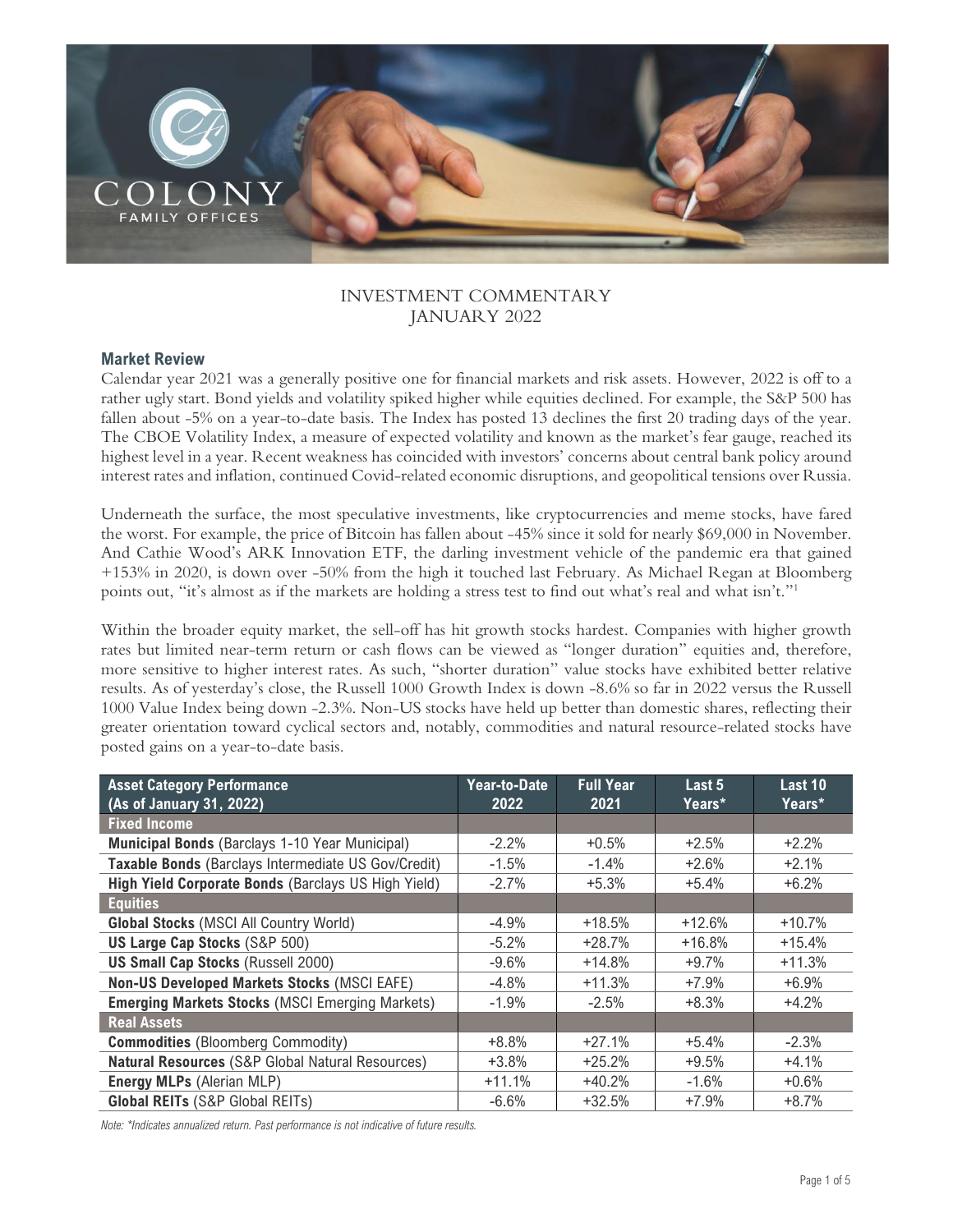Based on data since 1950, so-called "corrections" or stock market declines of -10% or more have occurred about once a year. The S&P 500 Index has had an average drawdown of -13.6% over the course of a calendar year.<sup>2</sup> However, the fact that market declines are a normal part of investing in stocks and happen relatively often doesn't make them any less unnerving. It's worth a reminder that for investors with a thoughtfully constructed portfolio that considers both their temperament and financial ability to take on risk, shorter-term market declines are not a threat to achieving their longer-term financial objectives. The real threat likely comes from a failure to stay invested through these inevitable declines.



S&P 500 Index Maximum Intra-Year Decline By Calendar Year

*Source: FactSet, Standard & Poor's, J.P. Morgan Asset Management as of December 31, 2021.* 

#### **Macro Backdrop**

We seek to frame the macroeconomic backdrop by considering a range of potential outcomes. What remains unique about the current environment is the unprecedented Covid-related disruption and rebound. Acknowledging this, our base case assumes a continued global economic recovery transitioning to a more moderate, but still above-trend, pace. Indeed, growth and policy support may have peaked for this cycle—but the likelihood of an imminent US or global economic recession appears low. Even as US fiscal stimulus diminishes, consumer balance sheets are well-positioned to fuel higher consumption with household savings that exceed pre-pandemic levels by over \$2 trillion.<sup>3</sup> Therefore, absent a severe resurgence in the pandemic, uncertainty about the inflation and monetary policy outlook remain key risks.

**Inflation Risk:** Realized inflation rates have surged to their highest levels in decades, driven by a combination of higher demand spurred by pandemic-related stimulus and lower supply from global labor and input shortages. Looking forward, economic forecasts for inflation are more varied than for growth, reflecting increased uncertainty. Jason Trennert at Strategas Research Partners notes that many forecasters have positioned the debate over inflation as a false choice between the double-digit inflation of the 1970s versus an increase in prices that will prove to be only "transitory." While we don't expect a return to 1970s-style inflation, we anticipate that supply/demand frictions will persist well into 2022 and keep inflation elevated. Yet, as long as the pandemic recedes over the year, a gradual decline in the rate of price increases is likely. In our view, the key risk is a wage-price spiral starts to emerge and longer-term inflation expectations rise beyond the US Federal Reserve's (Fed) comfort zone.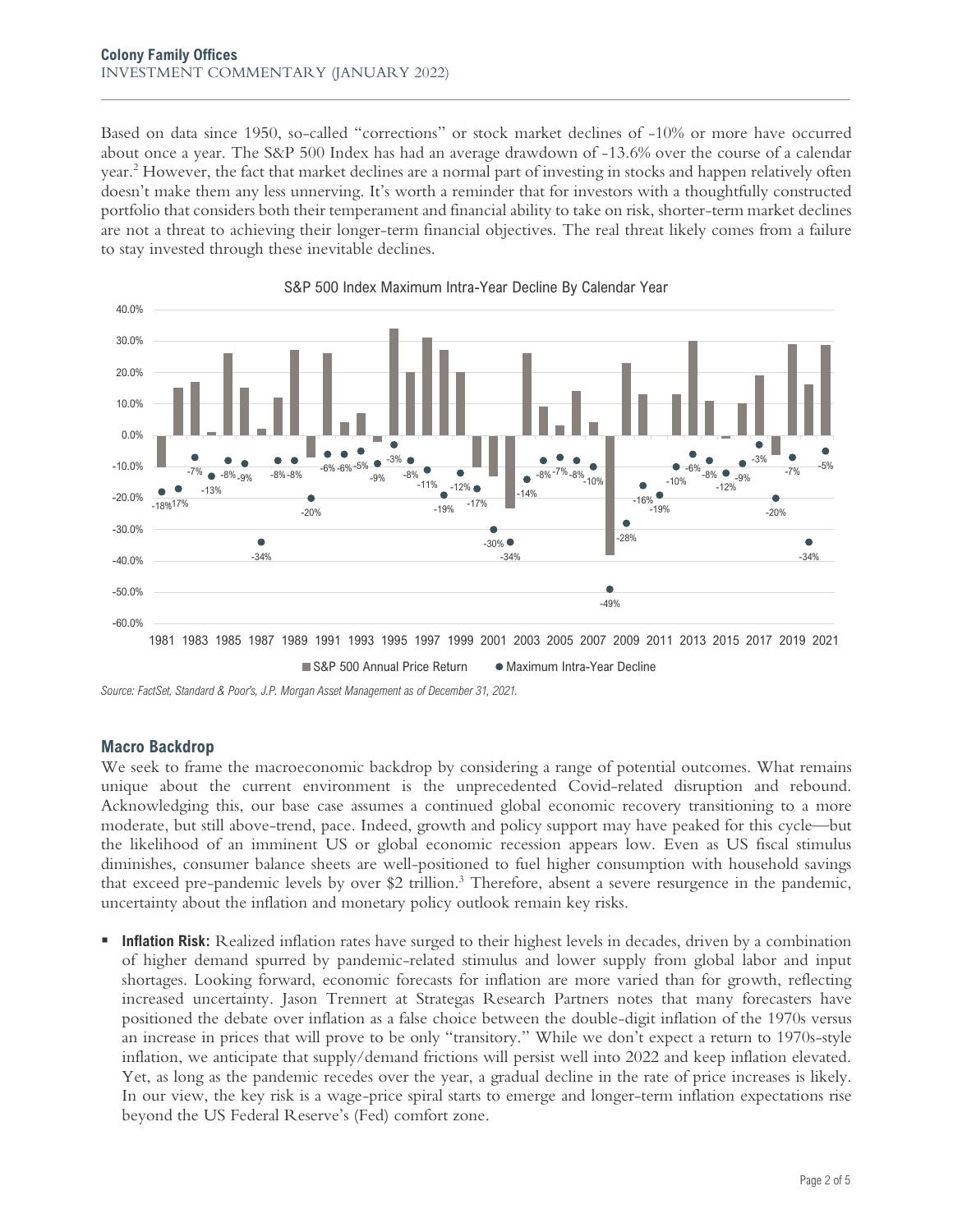**Monetary Policy Risk:** The global policy response to Covid-19 was aggressive and effective. Now, policymakers are faced with navigating an exit from exceptionally accommodative posture. Central bankers will have to strike a delicate balance between keeping a lid on inflation expectations and supporting a return to pre-Covid employment levels.<sup>4</sup> In the US, the Fed will wind down its quantitative easing (QE) program in March and then begin raising interest rates. Of course, reduced monetary accommodation can impact aggregate levels of demand but cannot directly address supply chain bottlenecks. While the latest round of QE or bond-purchasing program provided needed financial market liquidity in response to the pandemicinduced recession, the central bank more than doubled its assets over the past two years to nearly \$8.8 trillion. So, the Fed now has a massive balance sheet to unwind—and little experience doing so at such a scale.<sup>5</sup> Cleary, the risk of a policy mistake exists. The Fed could either 1) tighten too much/overact to inflation readings, or 2) allow inflation expectations to become entrenched by doing too little.

## **Market Outlook and Portfolio Strategy**

Our base assumption of a continued economic recovery (albeit slower) and still-robust consumption should remain supportive of corporate earnings and, therefore, risk assets such as global equities and credit. And we continue to believe that a severe bear market is unlikely without a recession. However, equity valuations remain above their historical averages and are most elevated in the US. Therefore, our outlook assumes some multiple compression, or a decline in price/earnings (P/E) multiples, over the next few years. This seems appropriate given the expectation of rising interest rates and high policy uncertainty—which should also translate into increased volatility.

We continue to expect below-average returns from traditional asset classes, with equities priced to deliver midsingle digit returns over the next three years, in our view. Yet, we see better return prospects in international and emerging markets stocks where earnings have more room for positive surprises and valuations are more reasonable. We also believe the continued recovery in global economic growth will benefit value stocks and traditional cyclical sectors, such as energy, financials, and industrials.

Against a backdrop of high macro uncertainty and generally rich asset valuations, we believe proper diversification is as important as ever. In our view, developing portfolio strategy isn't based on making predictions about the future but on being prepared for a range of potential outcomes. While we formulate a base case set of assumptions about the future, we recognize the inherent uncertainty involved with investing. Therefore, our portfolios are *strategically* balanced across a range of global asset classes, alternative strategies, and risk-factor exposures. This should enable them to be resilient across multiple scenarios. Yet, we also remain positioned to benefit from our highest-conviction *tactical* investment views.

Recent market volatility may create attractive investment opportunities, which we'll continue to evaluate. However, at this point, our tactical portfolio positioning themes remain largely unchanged.

- **Target an underweight position to core/investment grade fixed income.** We plan to continue to trim intermediate duration high quality bonds, in favor of increased cash/short-term fixed income as "dry powder."
- **Example 1 Target an underweight position in US large cap equities while emphasizing high-quality stocks.** In the current environment, companies with strong balance sheets and pricing power should outperform. However, we will continue to rebalance away from US large cap stocks in favor of small caps.
- **Remain fully invested in more reasonably priced international and emerging markets stocks.** In our view, non-US stocks stand to benefit from more attractive valuations and greater orientation toward cyclical sectors.
- **Target an overweight position to real assets given attractive valuations and the risk of "stickier" inflation.**  Commodities and commodity-producer equities can help hedge against surprise increases in inflation while providing potential capital appreciation in a higher nominal growth environment.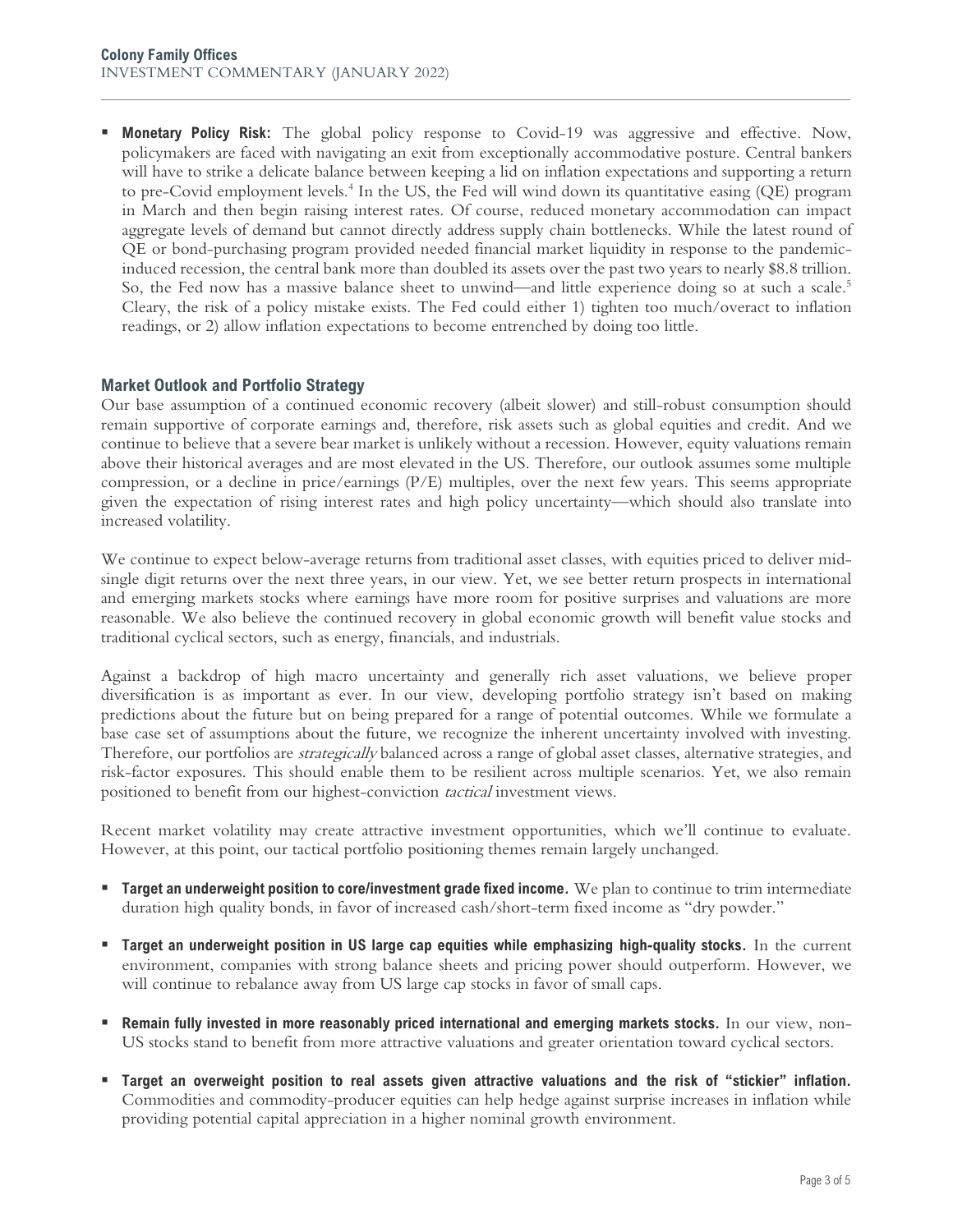|  | The table below summarizes our current tactical asset category views. |  |  |  |
|--|-----------------------------------------------------------------------|--|--|--|
|  |                                                                       |  |  |  |

| <b>Asset Category Tactical Views</b>     | <b>Strong</b><br><b>Underweight</b> | <b>Underweight</b> | <b>Neutral</b> | <b>Overweight</b> | <b>Strong</b><br><b>Overweight</b> |
|------------------------------------------|-------------------------------------|--------------------|----------------|-------------------|------------------------------------|
| Cash                                     |                                     |                    |                |                   |                                    |
| Cash & Short-Term Bonds                  |                                     |                    |                |                   |                                    |
| <b>Fixed Income</b>                      |                                     |                    |                |                   |                                    |
| <b>Investment Grade Municipal Bonds</b>  |                                     |                    |                |                   |                                    |
| Investment Grade Taxable Bonds           |                                     |                    |                |                   |                                    |
| Bank Loans and High Yield Credit         |                                     |                    |                |                   |                                    |
| <b>Equities</b>                          |                                     |                    |                |                   |                                    |
| <b>US Large Cap Stocks</b>               |                                     |                    |                |                   |                                    |
| <b>US Small Cap Stocks</b>               |                                     |                    |                |                   |                                    |
| Non-US Developed Markets Stocks          |                                     |                    |                |                   |                                    |
| <b>Emerging Markets Stocks</b>           |                                     |                    |                |                   |                                    |
| <b>Real Assets</b>                       |                                     |                    |                |                   |                                    |
| <b>Commodities and Natural Resources</b> |                                     |                    |                | ✔                 |                                    |
| <b>Public Real Estate</b>                |                                     |                    |                |                   |                                    |
| <b>Flexible/Alternative Strategies</b>   |                                     |                    |                |                   |                                    |
| Diversifying Hedge                       |                                     |                    |                |                   |                                    |

*Note: Based on research and opinion provided by Greycourt & Co. Tactical views reflect a three-year investment horizon. Suggested asset class weights are used as a starting point in assessing client portfolio weights against strategic targets which typically reflect a ten-year investing horizon.*